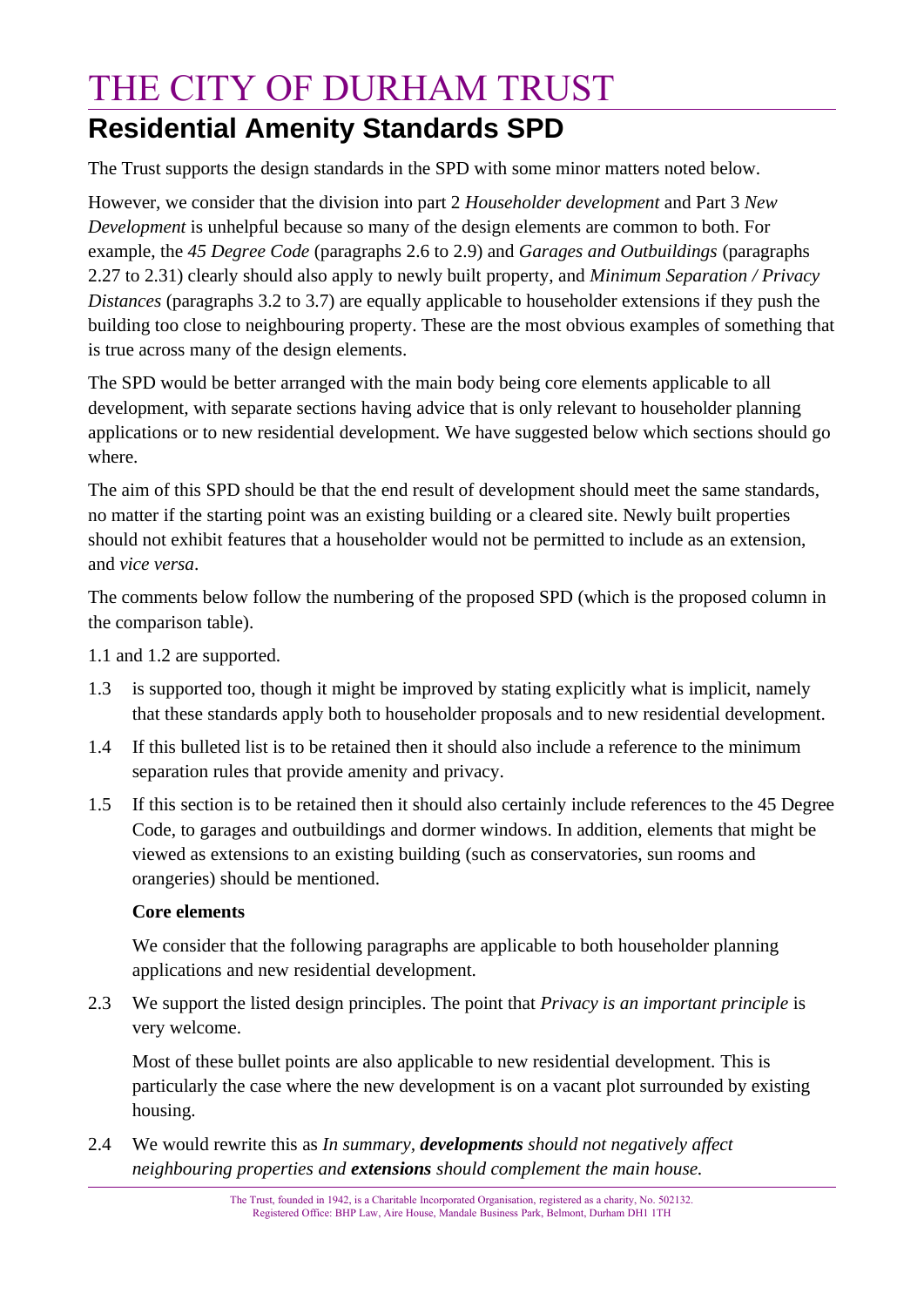# THE CITY OF DURHAM TRUST

- 2.5 These guidelines also apply to new residential buildings, especially on vacant plots surrounded by existing housing.
- 2.6 to 2.9 The 45 Degree Code is supported and it belongs in the section with the core design elements.
- 2.10 The references to a conservatory, sun room or orangery should be moved to paragraph 2.11. This will allow paragraph 2.10 to be included in the section specifically for householder planning applications.
- 2.11 This paragraph, with the addition of the point about windows from paragraph 2.10, belongs in the section because new houses may include a conservatory etc.
- 2.26 We support this section on velux-style windows. However, it is equally applicable to new build.
- 2.27 to 2.31 This section on garages and outbuildings is equally applicable to new build. We note that many of the houses in the new Mount Oswald development have these features.
- 2.34 to 2.37 Design considerations for walls and fences are equally relevant to householder applications and to new development. We support these paragraphs.
- 2.38 to 2.41 Decking and, more commonly, balconies can be features of new houses as well as being added to existing ones. The reference to permitted development rights needs qualification (see below in our commentary on paragraphs 2.1 and 2.2).
- 2.42 and 2.43 The choice of materials is equally relevant to householder applications and to new development.
- 3.2 to 3.7 These minimum standards are welcome but (as the phrase in parenthesis makes clear) they also apply when householders are extending their houses. It would be desirable to position these paragraphs adjacent to those about the 45 Degree Code.

The clarification of the way minimum separation / privacy distances are to be calculated is welcome.

### **Householder Planning applications**

We consider that the following paragraphs are relevant only to householder planning applications.

2.1 and 2.2 are useful additions to the SPD, but they need to mention that permitted development in a conservation area is more limited, and further controls apply where an Article 4 Direction is in force, as in parts of Durham City. If that change can be made these paragraphs would be supported.

We have tried unsuccessfully to discover further details of Article 4 Directions in the County. If they are present on the Council website we recommend they be highlighted. If not, we recommend that either they be added to the website, or included as an appendix to this SPD. These measures would assist development control officers when determining applications.

2.10 These proposals for single storey extensions are supported. It should be noted that the '45 Degree Code' is discussed above, not below, this paragraph. In addition an extension should

> The Trust, founded in 1942, is a Charitable Incorporated Organisation, registered as a charity, No. 502132. Registered Office: BHP Law, Aire House, Mandale Business Park, Belmont, Durham DH1 1TH